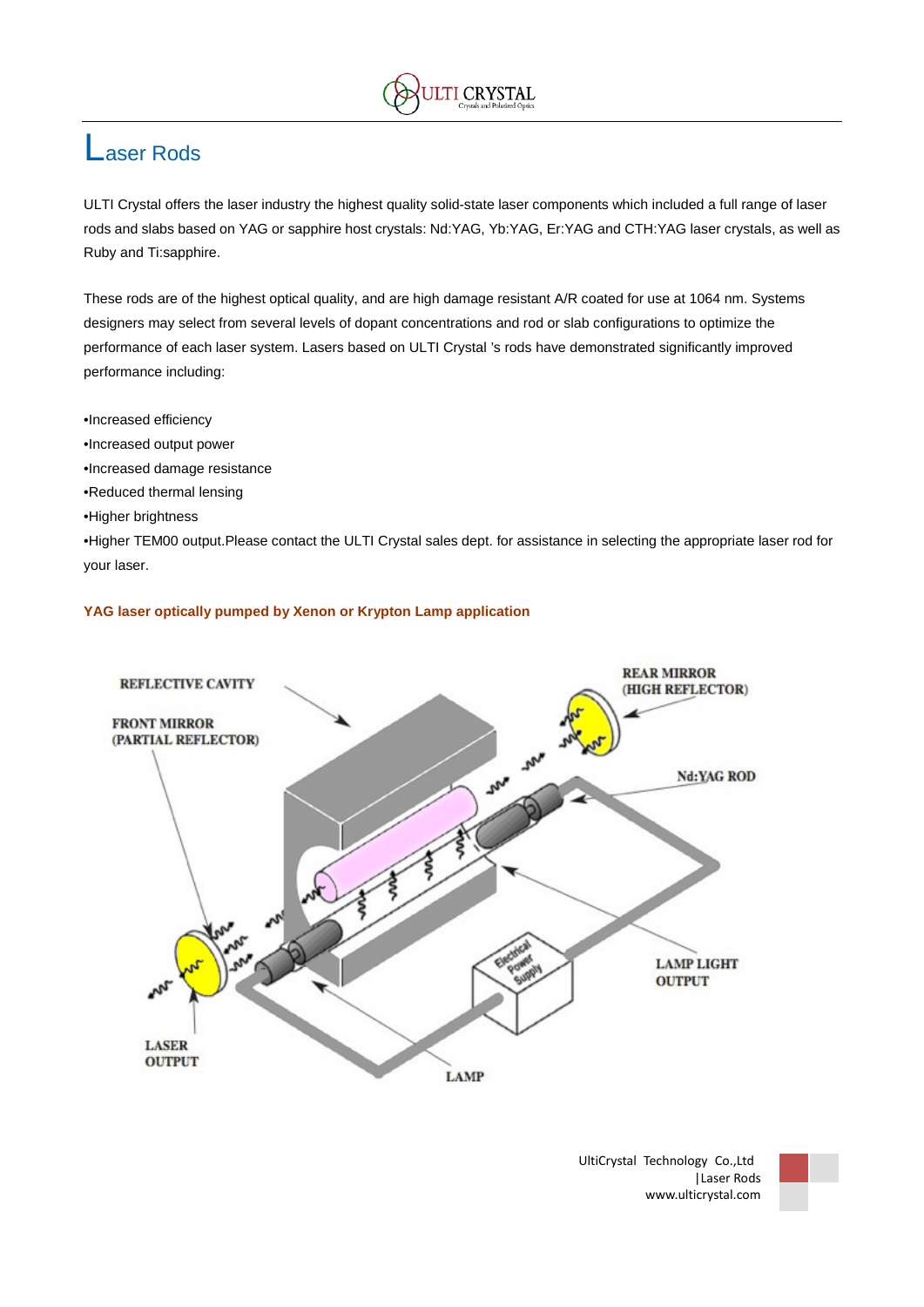

| <b>Standard Rods Processing Specifications.</b> |                                     |  |  |  |  |  |  |
|-------------------------------------------------|-------------------------------------|--|--|--|--|--|--|
| Specifications                                  | <b>Capability</b>                   |  |  |  |  |  |  |
| <b>IDiameter Tolerance:</b>                     | $± 0.025$ mm                        |  |  |  |  |  |  |
| Length Tolerance:                               | $\pm$ 0.5 mm                        |  |  |  |  |  |  |
| llEnd Face Bevel:                               | $0.075$ mm/0.12 mm                  |  |  |  |  |  |  |
| <b>End Face Perpendicularity:</b>               | Plano/Plano £ 5 arc min             |  |  |  |  |  |  |
| <b>IEnd Face Parallelism:</b>                   | Plano/Plano £ 10 arc sec            |  |  |  |  |  |  |
| <b>IEnd Face Flatness:</b>                      | $1/10$ (90% of aperture)            |  |  |  |  |  |  |
| llEnd Surface Finish:                           | 10-5 scratch-dig                    |  |  |  |  |  |  |
| <b>Ground Barrel Finish:</b>                    | 400 grit                            |  |  |  |  |  |  |
| <b>IPolished Barrel Finish:</b>                 | 80-50 scratch-dig                   |  |  |  |  |  |  |
| Coating:                                        | AR/AR coating at central wavelength |  |  |  |  |  |  |

## **Laser Material Capabilities.**

## **Notes**

**»|** Our inspection standard is comply with MIL standard and ISO9001 standard

**»|** OEM Specifications are available upon requested

| <b>Laser Material</b> | <b>Standard Dopant Concentrations Maximum Dimensions</b>  |                        |  |  |  |  |  |
|-----------------------|-----------------------------------------------------------|------------------------|--|--|--|--|--|
|                       | (Atomic%)                                                 | (Diameter/Length)      |  |  |  |  |  |
| Nd:YAG                | 0.6%, 0.7%, 0.8%, 0.9%, 1.0%, 1.2%10 mm dia x 165 mm long |                        |  |  |  |  |  |
| Er:YAG                | 50%                                                       | 8 mm dia x 115 mm long |  |  |  |  |  |
| CTH:YAG               | 1.7%-2%, 6%, 0.36%                                        | 6 mm dia x 115 mm long |  |  |  |  |  |
| Tm:YAG                | $0.1\%$ , $0.5\%$ , $2\%$ , $3\%$ , $4\%$ , $6\%$         | 8 mm dia x 100 mm long |  |  |  |  |  |
| Yb:YAG                | 0.5%, 1%, 10%, 15%, 18%, 25%                              | 8 mm dia x 100 mm long |  |  |  |  |  |
| Nd:YAIO3              | 0.6%                                                      | 7 mm dia x 100 mm long |  |  |  |  |  |
| Tm:YAIO3              | 2%, 3%, 4%                                                | 6 mm dia x 25 mm long  |  |  |  |  |  |

**Crystal Configuration for Typical Brewster Cut Review**

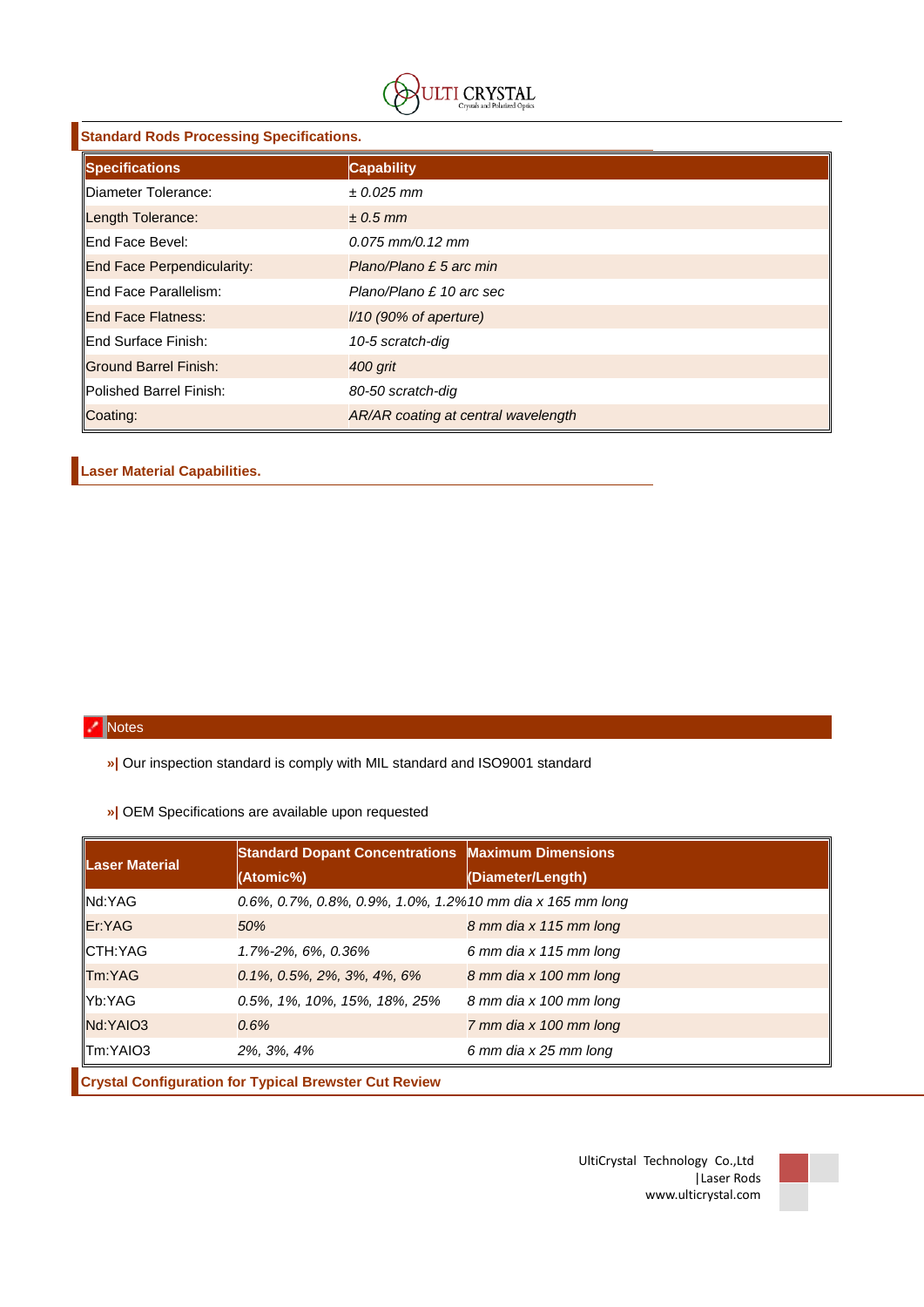







# **TYPICAL BREWSTER CUT CONFIGURATION**

#### **Notes**

**»|** It is availbale for any custom configuration.

### **Standard Product List**

| Code           | <b>Material</b> | Dia.mm         | L,mm | Doping,% Orientation |     | Wedge of<br>ends, Degree | Coating                       | Price             |
|----------------|-----------------|----------------|------|----------------------|-----|--------------------------|-------------------------------|-------------------|
| <b>LRD-101</b> | Nd:YAG          | 3              | 65   | 0.8                  | 111 | 0/0                      | AR/AR@1064nm R<0.2%, AOI=0deq | Contact us        |
| <b>LRD-102</b> | Nd:YAG          | 3              | 65   | 1.1                  | 111 | 0/0                      | AR/AR@1064nm R<0.2%, AOI=0deq | Contact us        |
| <b>LRD-103</b> | Nd:YAG          | 4              | 65   | 0.8                  | 111 | 3/3, parallel            | AR/AR@1064nm R<0.2%, AOI=0deg | Contact us        |
| <b>LRD-104</b> | Nd:YAG          | $\overline{4}$ | 65   | 1.1                  | 111 | 3/3, parallel            | AR/AR@1064nm R<0.2%, AOI=0deq | Contact us        |
| LRD-105*       | Nd:YAG          | 6.35           | 85   | 1.1                  | 111 | 3/3, parallel            | AR/AR@1064nm R<0.2%, AOI=0deq | Contact us        |
| LRD-106*       | Nd:YAG          | 8              | 85   | 1.1                  | 111 | 3/3, parallel            | AR/AR@1064nm R<0.2%, AOI=0deq | Contact us        |
| LRD-107*       | Nd:YAG          | 10             | 85   | 1.1                  | 111 | 3/3, parallel            | AR/AR@1064nm R<0.2%, AOI=0deq | Contact us        |
| LRD-108*       | Nd:YAG          | 12             | 100  | 0.8                  | 111 | 3/3, parallel            | AR/AR@1064nm R<0.2%, AOI=0deq | Contact us        |
| LRD-109*       | Nd:YAG          | 12             | 100  | 1.1                  | 111 | 3/3, parallel            | AR/AR@1064nm R<0.2%, AOI=0deq | <b>Contact us</b> |



UltiCrystal Technology Co.,Ltd |Laser Rods www.ulticrystal.com